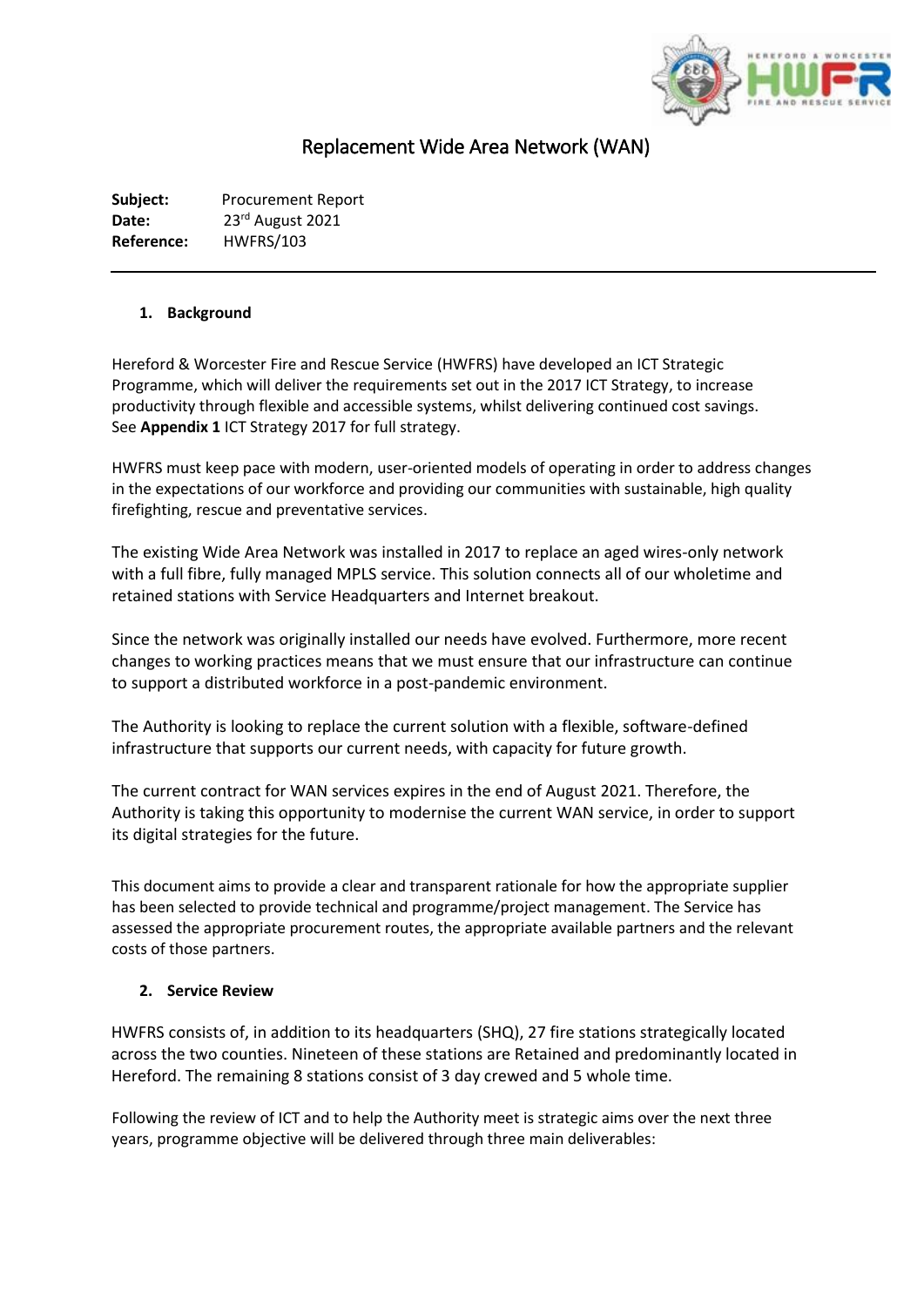- Modernised WAN service to provide a more agile and cost effective architecture that allows consumption to be based on changing demands, not fixed capacity circuits.
- A secure access model that supports our move to collaboration in the cloud

Based on the deliverables the Head of Corporate Services, Project Officer and Head of ICT reviewed and agreed based on the Authorities operational requirements a user specification inline with current legislation.

As part HWFRS review and finalising the process the following documents were agreed.

# Finalising of Tender Documents

1. Statement of Requirements **Appendix 2**

The specification structure was agreed and the following criteria would be used to assess the overall economic advantages of the tender proposals:-

- **Price (30%)**
- **Quality (65%)**
- **Presentation (Quality) (5%)**

The Authority requires a 3 year contract with the option to extend for a further 24 months for the provision for a Wider Area Network Service.

# **3. Procurement**

The Tender for the provision of a Wider Area Network Service was advertised on 21<sup>st</sup> May 2021, with a closing date for applications on 5<sup>th</sup> July 2021.

This was undertaken as a further competition under the Crown Commercial Services Agreement RM3808 Network Services- Lot 1-Data Access Services, via the Bluelight EU Supply e-Tendering Portal.

Crown Commercial Services (CCS), a national public sector procurement, offers a wide range of options and suppliers with heavily discounted public sector specific products. This framework also significantly reduces the costs and capacity otherwise required to undertake a full procurement (tender) process. This framework complies with all appropriate and relevant legal requirements.

Lot 1- Data Access Services

- 1. 4Net Technologies Ltd
- 2. Abzorb Group Ltd
- 3. Adept Technology Group PLC
- 4. British Telecommunications Public Limited Company
- 5. CAE Technology Services Limited
- 6. Cancom Managed Services Ltd
- 7. Cantium Business Solutions Limited
- 8. Capita Business Services Ltd
- 9. Charterhouse Voice & Data Limited
- 10. Cinos Limited
- 11. Commsworld Limited
- 12. Community Fibre Limited
- 13. Convergence (Group Networks) Limited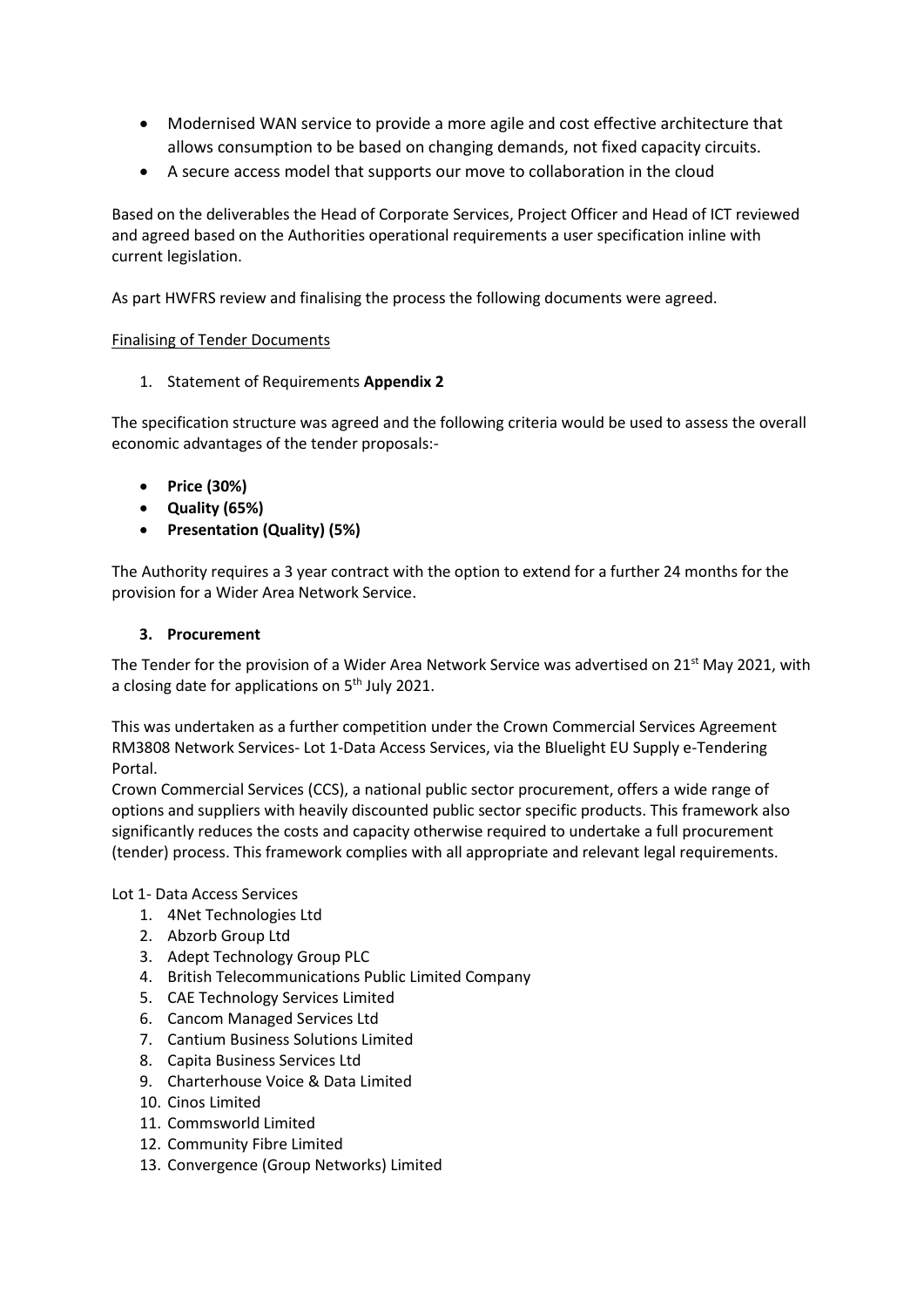- 14. Daisy Corporate Services Trading Limited
- 15. Datrix Limited
- 16. Exponential E Limited
- 17. Fujitsu Services Limited
- 18. Gamma Telecom Ltd
- 19. GCI Network Solutions Limited
- 20. High Speed Office Ltd
- 21. I.P Integration Limited
- 22. KCOM Group PLC
- 23. Logicalis UK Limited Ltd
- 24. Lumen Technologies UK Limited
- 25. Maintel Europe Limited
- 26. MLL Telecom Ltd
- 27. North PB Limited
- 28. O2
- 29. Redcentric Solutions Limited
- 30. RM Education Ltd
- 31. Six Degree Technology Group Ltd
- 32. Softcat PLC
- 33. Southern Communications Corporate Solutions Limited
- 34. Thales UK Limited
- 35. UK Broadband Limited
- 36. Updata Infrastructure UK Ltd
- 37. Virgin Media Business Ltd
- 38. Vodafone Ltd
- 39. Wavenet Limited

<https://www.crowncommercial.gov.uk/agreements/RM3808:1/lot-suppliers>

## **4. Evaluation Stage**

## Evaluation Stages

- Stage 1- Evaluated Price (30%)
- Stage 2- Quality (65%), Presentation (5%)
- Stage 3- HWFRS requested further clarification/amplification

Evaluation questions were based on the following overarching criteria and weighted scores:

| <b>Award Criteria</b>         | Weightings |
|-------------------------------|------------|
| Price                         | 30%        |
| Quality                       | 65%        |
| <b>Presentation (Quality)</b> | 5%         |
| <b>TOTAL</b>                  | 100%       |

Eight bids were received from the suppliers listed below.

#### Suppliers

- 1. Daisy Corporate Services Trading Limited
- 2. Datrix Limited
- 3. High Speed Office Ltd
- 4. MLL Telecom Ltd
- 5. North PB Limited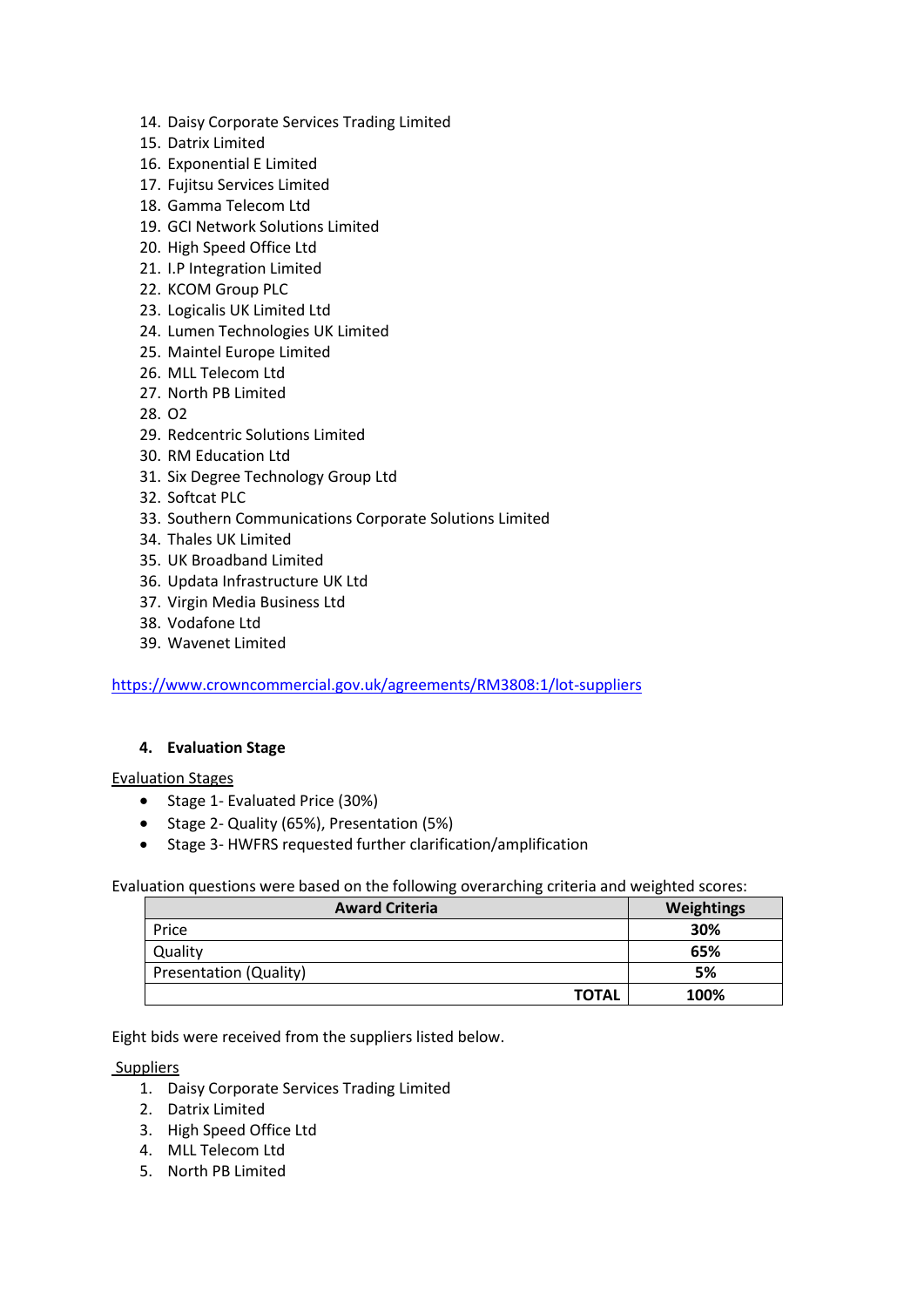- 6. Softcat PLC
- 7. Virgin Media Business Ltd
- 8. Vodafone Ltd

# **Stage 1- Price (30%)**

A full cost evaluation was carried out on all of the suppliers returned pricing schedules based on the contract period (3 years).

# **Stage 2- Quality (65%) and Presentation (5%)**

The suppliers tenders submissions were reviewed against the above criteria and specification (**Appendix 2**) with the evaluation panel consisting of Project Officer and Head of ICT, agreeing, through consensus, an overall score for each question.

## **Stage 3-Amplification/Clarification**

Amplification and Clarifications questions were requested from the three suppliers listed below, to further clarify responses within their tender submissions prior to the presentations on the 21<sup>st</sup> July 2021. **See Appendix 3**

- 1. MLL Telecom Ltd
- 2. Virgin Media Business Ltd
- 3. Vodafone Ltd

The below table summaries the weighted scores achieved by each of the eight suppliers

| <b>Question</b>    | Daisy           | Datrix  | High   | <b>MLL</b> | <b>North</b>   | Softcat    | Virgin          | Vodafone |
|--------------------|-----------------|---------|--------|------------|----------------|------------|-----------------|----------|
|                    | Corporate       | Limited | Speed  | Telecom    | P <sub>B</sub> | <b>PLC</b> | Media           | Ltd      |
|                    | <b>Services</b> |         | Office | Ltd        | Limited        |            | <b>Business</b> |          |
|                    | <b>Trading</b>  |         | Ltd    |            |                |            | Ltd             |          |
|                    | Limited         |         |        |            |                |            |                 |          |
|                    |                 |         |        |            |                |            |                 |          |
| Price (30%)        | 30%             | 7.5%    | 29.9%  | 23%        | 24.9%          | 11.9%      | 27.8%           | 19.3%    |
| Quality (65%)      | 14.4%           | 39%     | 21.7%  | 44.8%      | 23.1%          | 33.2%      | 39%             | 41.9%    |
| Presentations      | 0%              | 0%      | 0%     | 5%         | 0%             | 11%        | 2.3%            | 4.3%     |
| (5%)               |                 |         |        |            |                |            |                 |          |
| <b>Total score</b> | 44.4%           | 46.5%   | 51.6%  | 72.8%      | 48%            | 45.1%      | 69.1%           | 80.2%    |

## 5. Recommended Decision

MLL Telecom Ltd is appointed for the provision of Wide Area Network Services. Contract Value would be £681,664.32 (3 year contract) which will commence 3<sup>rd</sup> November 2021.

## **6. Projected Efficiencies**

HWFRS have benefited from using the CCS Framework as it is: quick and easy to use and no sign up fee and discounted products/services.

# **7. Full Audit trail (including Specification/Scoring matrix)**